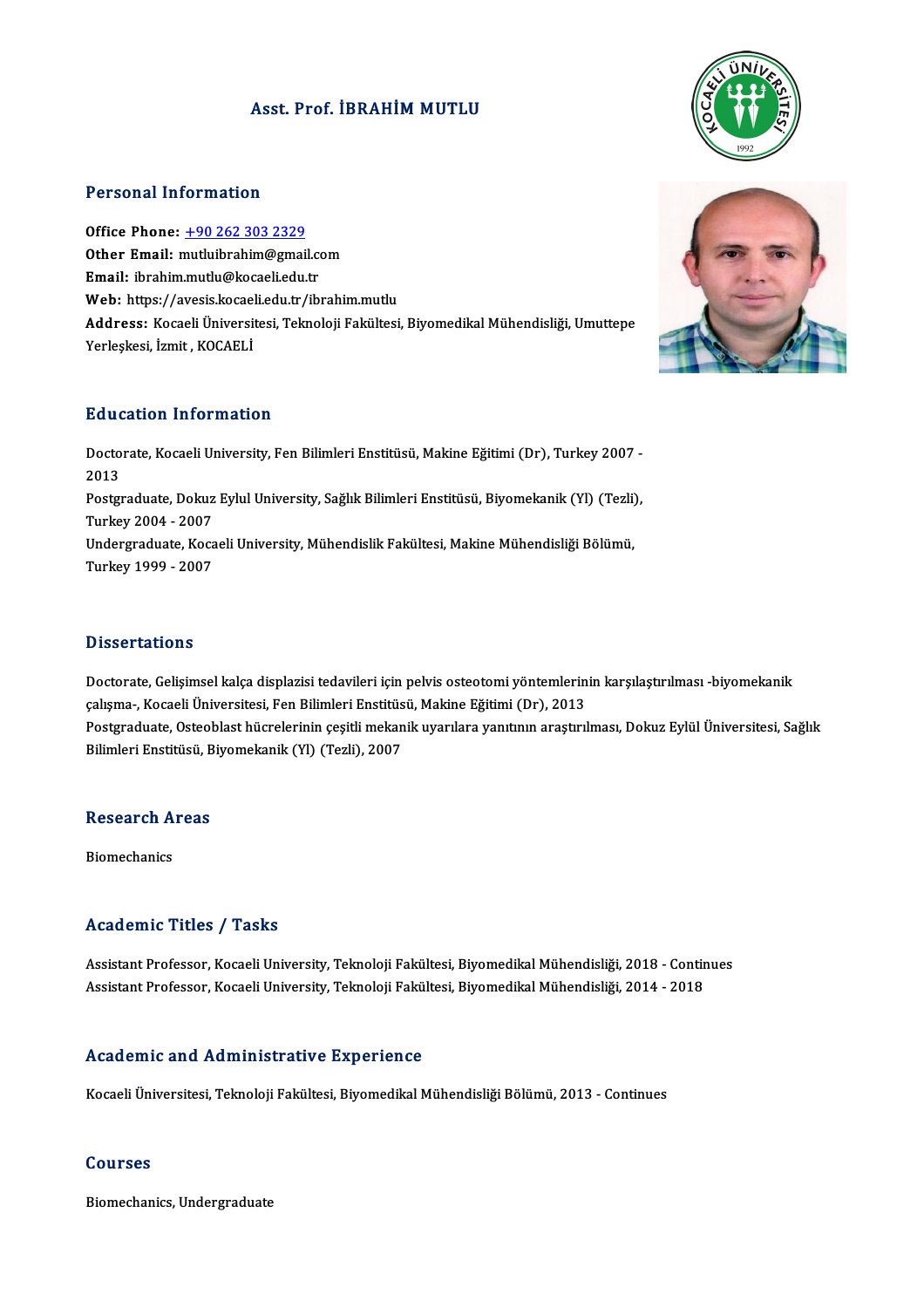İmplant Tasarımı ve Teknolojileri, Undergraduate<br>TEKNİK PESİM, Undergraduate İmplant Tasarımı ve Teknolojileı<br>TEKNİK RESİM, Undergraduate<br>UVCULAMALI RİVOMEKANİK, B. İmplant Tasarımı ve Teknolojileri, Undergrad<br>TEKNİK RESİM, Undergraduate<br>UYGULAMALI BİYOMEKANİK, Postgraduate<br>Biyomedilml Tesanım ve Hygulamalanı Hudel TEKNİK RESİM, Undergraduate<br>UYGULAMALI BİYOMEKANİK, Postgraduate<br>Biyomedikal Tasarım ve Uygulamaları, Undergraduate

#### Advising Theses

Advising Theses<br>Mutlu İ., Ağız İçi Tarama Cihazlarının Tam Dişsiz Hastalarda Kullanımının Değerlendirilmesi, Postgraduate,<br>H.TURAN(Student), 2022 1127121115<br>1128 Mutlu İ., Ağız İçi Tarama C.<br>H.TURAN(Student), 2022<br>Mutlu İ. Titanınım esseli d H.TURAN(Student), 2022<br>Mutlu İ., Titanyum esaslı distal femur plakların hasar analizi, Postgraduate, S.DEMİR(Student), 2019 H.TURAN(Student), 2022<br>Mutlu İ., Titanyum esaslı distal femur plakların hasar analizi, Postgraduate, S.DEMİR(Student), 2019<br>Mutlu İ., Gigli testeresi için yeni bir tasarım geliştirilmesi ve prototip imalatı, Postgraduate, Mutlu İ., Titanyum esaslı distal femur plakların hasar analizi, Postgraduate, S.DEMİR(Student), 2019<br>Mutlu İ., Gigli testeresi için yeni bir tasarım geliştirilmesi ve prototip imalatı, Postgraduate, H.İPEK(Studer<br>Mutlu İ., Mutlu İ., Gigli testeresi içi<br>Mutlu İ., Pnömatik yürüm<br>F.TEZEL(Student), 2017

# F.TEZEL(Student), 2017<br>Jury Memberships

Jury Memberships<br>Post Graduate, Post Graduate, Kocaeli Üniversitesi, January, 2021<br>PhD Thesis Monitering Committee Member, PhD Thesis Moniterin PhD Thesis Monitoring Committee Member, PhD Thesis Monitoring Committee Member, Kocaeli Üniversitesi, December,<br>2020 Post G<br>PhD T<br>2020

## Articles Published in Journals That Entered SCI, SSCI and AHCI Indexes

- rticles Published in Journals That Entered SCI, SSCI and AHCI Indexes<br>I. Is the magnesium screw as stable as the titanium screw in the fixation of first metatarsal distal<br>chauven estastemu? A compositive biomechanical stud Is the magnesium screw as stable as the titanium screw in the fixation of first<br>chevron osteotomy? A comparative biomechanical study on sawbones models<br>Sebin A Culebi D, Burukdegen H, Ager A, Kilia B, MUTHLI Brturk C Is the magnesium screw as stable as the titanium screw in the<br>chevron osteotomy? A comparative biomechanical study on sa<br>Sahin A., Gulabi D., Buyukdogan H., Agar A., Kilic B., MUTLU İ., Erturk C.<br>JOUPMAL OF OPTHOPAEDIC SUP chevron osteotomy? A comparative biomechanical study on sawbones models<br>Sahin A., Gulabi D., Buyukdogan H., Agar A., Kilic B., MUTLU İ., Erturk C.<br>JOURNAL OF ORTHOPAEDIC SURGERY, vol.29, no.3, 2021 (Journal Indexed in SCI) Sahin A., Gulabi D., Buyukdogan H., Agar A., Kilic B., MUTLU İ., Erturk C.<br>JOURNAL OF ORTHOPAEDIC SURGERY, vol.29, no.3, 2021 (Journal Indexed in SCI)<br>II. Suture anchor fixation may be an alternative to tension band wiring
- **JOURNAL OF ORTH<br>Suture anchor fix<br>element analysis<br>EUBU T. MUTI U İ** Suture anchor fi<br>element analysis<br>KURU T., MUTLU İ.<br>IONT DISEASES A element analysis<br>KURU T., MUTLU İ.<br>JOINT DISEASES AND RELATED SURGERY, vol.31, no.2, pp.238-245, 2020 (Journal Indexed in SCI)
	-

KURU T., MUTLU İ.<br>JOINT DISEASES AND RELATED SURGERY, vol.31, no.2, pp.238-245, 2020 (Journal Indexed in SCI)<br>III. Finite Element Analysis of Short- Versus Long-Segment Posterior Fixation for Thoracolumbar Burst<br>Fractu JOINT DISI<br>Finite Ele<br>Fracture<br>Pasaran P Finite Element Analysis of Short- Versus Long-Segme<br>Fracture<br>Basaran R., Efendioglu M., Kaksi M., Çelik T., Mutlu İ., Uçar M.<br>WORLD NEUROSURCERY vel 128-2019 (Journal Indoved in

Fracture<br>Basaran R., Efendioglu M., Kaksi M., Çelik T., Mutlu İ., Uçar M.<br>WORLD NEUROSURGERY, vol.128, 2019 (Journal Indexed in SCI)

- Basaran R., Efendioglu M., Kaksi M., Çelik T., Mutlu İ., Uçar M.<br>WORLD NEUROSURGERY, vol.128, 2019 (Journal Indexed in SCI)<br>IV. Biomechanical comparison of a new handy tension band with malleolar screw, bicortical screw an WORLD NEUROSURGERY, vol.128, 2019 (Journal Indexed in SCI)<br>Biomechanical comparison of a new handy tension band with malleolar screw, bicor<br>conventional tension band for the fixation of transverse medial malleolar fracture Biomechanical comparison of a new handy tension band v<br>conventional tension band for the fixation of transverse n<br>KURU T., AKPINAR F., Isik C., Ozkilic R., Ipek S., MUTLU İ., Kizilay H.<br>EVI EM HASTALIKLARI VE CERRAHISLIONT conventional tension band for the fixation of transverse medial malleolar fractures<br>KURU T., AKPINAR F., Isik C., Ozkilic R., Ipek S., MUTLU İ., Kizilay H.<br>EKLEM HASTALIKLARI VE CERRAHISI-JOINT DISEASES AND RELATED SURGERY KURU T., AKPINAR F., Isik<br>EKLEM HASTALIKLARI V<br>(Journal Indexed in SCI)<br>Medial mallaalus frast EKLEM HASTALIKLARI VE CERRAHISI-JOINT DISEASES AND RELATED SURGERY, vol.30, no.3, pp.301-308, 201'<br>(Journal Indexed in SCI)<br>V. Medial malleolus fractures: A biomechanical comparison of tension band wiring fixation methods<br>
- (Journal Indexed in SCI)<br>Medial malleolus fractures: A biomechanical<br>Uygur E., Poyanli O., MUTLU İ., ÇELİK T., Akpinar F.<br>OPTHOPAEDICS & TRAJIMATOLOCY SUPCERY & P. V. Medial malleolus fractures: A biomechanical comparison of tension band wiring fixation methods<br>Uygur E., Poyanli O., MUTLU İ., ÇELİK T., Akpinar F.<br>ORTHOPAEDICS & TRAUMATOLOGY-SURGERY & RESEARCH, vol.104, no.8, pp.1259-Uygur I<br>ORTHO<br>in SCI)<br>The ef ORTHOPAEDICS & TRAUMATOLOGY-SURGERY & RESEARCH, vol.104, no.8<br>in SCI)<br>VI. The effect of cement on hip stem fixation: a biomechanical study<br>Collis T. Muthy L. Orkan A. Visiačhy V.
- in SCI)<br>The effect of cement on hip stem<br>Çelik T., Mutlu İ., Ozkan A., Kişioğlu Y.<br>AUSTRALASIAN PHYSICAL & ENGINE The effect of cement on hip stem fixation: a biomechanical study<br>Çelik T., Mutlu İ., Ozkan A., Kişioğlu Y.<br>AUSTRALASIAN PHYSICAL & ENGINEERING SCIENCES IN MEDICINE, vol.40, pp.349-357, 2017 (Journal Indexed in<br>SCD Çelik<br>AUST<br>SCI)<br>Eval AUSTRALASIAN PHYSICAL & ENGINEERING SCIENCES IN MEDICINE, vol.40, pp.349-357, 2017 (Journal Inde<br>SCI)<br>VII. Evaluation of prebent miniplates in fixation of Le Fort I advancement osteotomy with the finite
-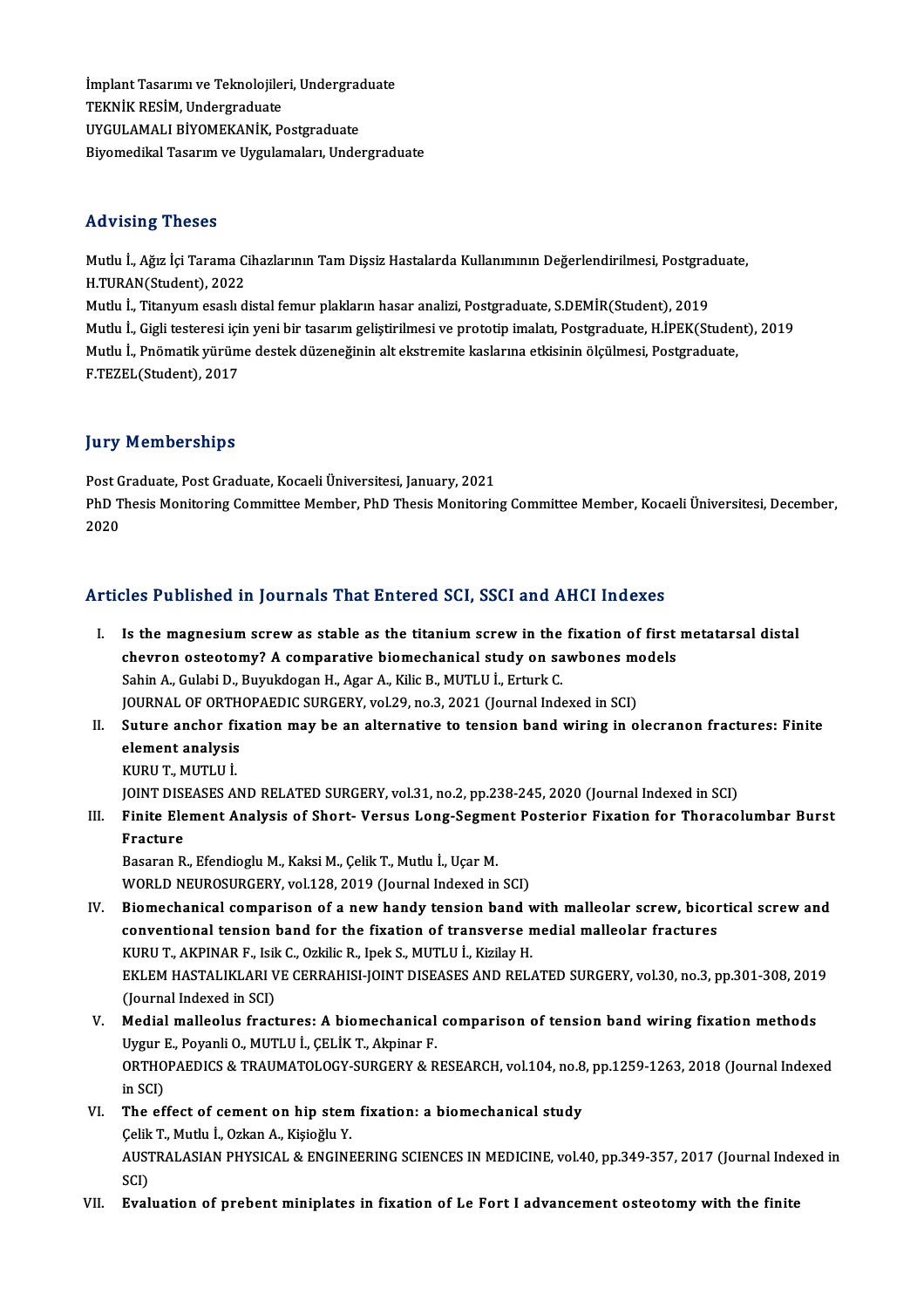#### element method

Coşkunses F.M. ,KanB.,Mutlu İ.,CilasunU.,ÇelikT. element method<br>Coşkunses F. M. , Kan B., Mutlu İ., Cilasun U., Çelik T.<br>JOURNAL OF CRANIO-MAXILLOFACIAL SURGERY, vol.43, pp.1505-1510, 2015 (Journal Indexed in SCI)<br>Effects of inten implant distance and implant length on t Coskunses F. M. , Kan B., Mutlu İ., Cilasun U., Çelik T.<br>JOURNAL OF CRANIO-MAXILLOFACIAL SURGERY, vol.43, pp.1505-1510, 2015 (Journal Indexed in SCI)<br>VIII. Effects of inter-implant distance and implant length on the respon

- JOURNAL OF CRANIO-MAXILLOFACIAL SURGERY, vol.43, pp.1505-1510, 2015 (Journal Indexed in SCI<br>Effects of inter-implant distance and implant length on the response to frontal traumatic<br>two anterior implants in an atrophic man Effects of inter-implant distance and implant lengtwo anterior implants in an atrophic mandible: th<br>Kan B., COŞKUNSES F.M. , MUTLU İ., Ugur L., Meral D. G.<br>INTERNATIONAL JOURNAL OF ORAL AND MAYU LOFAC two anterior implants in an atrophic mandible: three-dimensional finite element analysis<br>Kan B., COŞKUNSES F. M. , MUTLU İ., Ugur L., Meral D. G.<br>INTERNATIONAL JOURNAL OF ORAL AND MAXILLOFACIAL SURGERY, vol.44, no.7, pp.90 Kan B., COŞKUN<br>INTERNATIONA<br>Indexed in SCI)<br>The effect of r INTERNATIONAL JOURNAL OF ORAL AND MAXILLOFACIAL SURGERY, vol.44, no.7, pp.908-913, 2015 (Journal Indexed in SCI)<br>IX. The effect of proximal tibial corrective osteotomy on menisci, tibia and tarsal bones: a finite element<br>m
- Indexed in SCI)<br>The effect of proximal tibi<br>model study of tibia vara.<br>ATMACA H. Örkan A. MUTU The effect of proximal tibial corrective osteotomy on m<br>model study of tibia vara.<br>ATMACA H., Özkan A., MUTLU I., CELIK T., UĞUR L., KISIOGLU Y.<br>The international journal of medical rebatiss, L. semnuter essist

ATMACA H., Özkan A., MUTLU I., CELIK T., UĞUR L., KISIOGLU Y.

model study of tibia vara.<br>ATMACA H., Özkan A., MUTLU I., CELIK T., UĞUR L., KISIOGLU Y.<br>The international journal of medical robotics + computer assisted surgery : MRCAS, vol.10, pp.93-7, 2014 (Journal<br>Indexed in SCI Expa The international journal of medical robotics + computer assisted surgery : MRCAS, vol.10, pp.93-<br>Indexed in SCI Expanded)<br>X. Evaluation of contact characteristics of a patient-specific artificial dysplastic hip joint<br>MITH

Indexed in SCI Expanded)<br><mark>Evaluation of contact characteristics of a patient-specific arti</mark><br>MUTLU İ., Ugur L., ÇELİK T., BULUÇ L., Muezzinoglu U. S. , KİŞİOĞLU Y.<br>ACTA OF PIOENCINEEPINC AND PIOMECHANICS .val 16 no 2 nn 111 Evaluation of contact characteristics of a patient-specific artificial dysplastic hip joint<br>MUTLU İ., Ugur L., ÇELİK T., BULUÇ L., Muezzinoglu U. S. , KİŞİOĞLU Y.<br>ACTA OF BIOENGINEERING AND BIOMECHANICS, vol.16, no.2, pp.1 MUTLU İ., Ugur L., ÇELİK T., BULUÇ L., Muezzinoglu U. S. , KİŞİOĞLU Y.<br>ACTA OF BIOENGINEERING AND BIOMECHANICS, vol.16, no.2, pp.111-120, 2014 (Journal Indexed<br>XI. Bvaluation of calibration data for contact pressure using

## ACTA OF BIOENGINEE<br>**Evaluation of calibr**<br>MUTLU İ., KİŞİOĞLU Y.<br>Inium: vol 44 no 11 n XI. Evaluation of calibration data for contact pressure using Fuji pressure-sensitive film<br>MUTLU I., KISIOĞLU Y.

MUTLU İ., KİŞİOĞLU Y.<br>Injury, vol.44, no.11, pp.1660, 2013 (Journal Indexed in SCI)<br>XII. Higher order regression functions result better fit for the calibration curve<br>Mutly L. Kisiogly Y. Injury, vol.44, no.11, pp.1660, 2013 (Journal Indexed in SCI)<br>Higher order regression functions result better fit for the calibration curve<br>Mutlu İ., Kisioglu Y.<br>Journal of Orthopaedic Research, vol.31, no.7, pp.1164, 2013 Higher order regression functions result better fit for the calibration curve<br>Mutlu İ., Kisioglu Y.<br>Journal of Orthopaedic Research, vol.31, no.7, pp.1164, 2013 (Journal Indexed in SCI)<br>Stress distribution comparisons of f

## Mutlu İ., Kisioglu Y.<br>Journal of Orthopaedic Research, vol.31, no.7, pp.1164, 2013 (Journal Indexed in SCI)<br>XIII. Stress distribution comparisons of foot bones in patient with tibia vara: a finite element study<br>Orkan A. At Journal of Orthopaedic Research, vol.31, no.7, pp.1164, 2013<br>Stress distribution comparisons of foot bones in patio<br>Ozkan A., Atmaca H., MUTLU İ., ÇELİK T., Ugur L., KİŞİOĞLU Y.<br>ACTA OF PIOENCINEERING AND PIOMECHANICS .vol Stress distribution comparisons of foot bones in patient with tibia vara: a finite element str<br>Ozkan A., Atmaca H., MUTLU İ., ÇELİK T., Ugur L., KİŞİOĞLU Y.<br>ACTA OF BIOENGINEERING AND BIOMECHANICS, vol.15, no.4, pp.67-72, Ozkan A., Atmaca H., MUTLU İ., ÇELİK T., Ugur L., KİŞİOĞLU Y.<br>ACTA OF BIOENGINEERING AND BIOMECHANICS, vol.15, no.4, pp.67-72, 2013 (Journal<br>XIV. Comparison of 3D and 2D models editing process in pre osteotomy planning<br>Mut

ACTA OF BIOENGINEERING AND BIOMECHANICS, vol.15, no<br>Comparison of 3D and 2D models editing process in<br>Mutlu İ., Özkan A., Atmaca H., Çelik T., M Yavuz Ç., Kişioğlu Y.<br>Journal Of Biomachanics vol.44, np.18, 2011 (Journal In Comparison of 3D and 2D models editing process in pre osteotomy planning<br>Mutlu İ., Özkan A., Atmaca H., Çelik T., M Yavuz Ç., Kişioğlu Y.<br>Journal Of Biomechanics, vol.44, pp.18, 2011 (Journal Indexed in SCI)

## Articles Published in Other Journals

rticles Published in Other Journals<br>I. ANALYSIS OF PERCUTANEOUS CORONARY INTERVENTION DATA IN A PRIVATE HOSPITAL ANALYSIS OF PERCUTA<br>Mutlu Ü., Mutlu İ., Macit A.<br>Journal of Healthcare Man Mutlu Ü., Mutlu İ., Macit A.<br>Journal of Healthcare Management and Leadership, no.1, pp.48-58, 2022 (Refereed Journals of Other Institutions) Mutlu Ü., Mutlu İ., Macit A.<br>Journal of Healthcare Management and Leadership, no.1, pp.48-58, 2022 (Refereed Journals of Other Institutions)<br>II. 3 BOYUTLU YAZICI PARÇALARINDA BAĞLANTI TİPLERİNİN MEKANİK AÇIDAN DEĞERLENDİRİ

## Journal of Healthcare Mai<br>3 BOYUTLU YAZICI PAI<br>Çelik T., Mutlu İ., Özkan A.<br>International Journal of 3 3 BOYUTLU YAZICI PARÇALARINDA BAĞLANTI TİPLERİNİN MEKANİK AÇIDAN DEĞERLENDİRİLMESİ<br>Çelik T., Mutlu İ., Özkan A.<br>International Journal of 3D Printing Technologies and Digital Industry, vol.6, pp.137-142, 2022 (National Refr Çelik T., Mutlu İ., Özkan A.<br>International Journal of 3D Printing Technologies and Digital Industry, vol.6, pp.137-142, 2022 (National Refreed<br>University Journal)

## International Journal of 3D Printing Technologies and Digital Industry, vol.6, pp.137-142, 2022 (National University Journal)<br>III. Pedikül Vidaları İçin PLA Malzeme Kullanımının Mukavemet Açısından Değerlendirilmesi<br>CELİK University Journal)<br>Pedikül Vidaları İçin PLA Malzeme Kullaı<br>ÇELİK T., TAŞDEMİRCİ Ç., MUTLU İ., ÖZKAN A.<br>Afron Kosatone University Journal of Ssiensse Pedikül Vidaları İçin PLA Malzeme Kullanımının Mukavemet Açısından Değerlendirilmesi<br>ÇELİK T., TAŞDEMİRCİ Ç., MUTLU İ., ÖZKAN A.<br>Afyon Kocatepe University Journal of Sciences and Engineering, vol.21, no.4, pp.996-1004, 202 CELIK T., TAŞDEMI<br>Afyon Kocatepe Un<br>National Journals)<br>The evaluation e Afyon Kocatepe University Journal of Sciences and Engineering, vol.21, no.4, pp.996-1004, 2021 (Other Refereed<br>National Journals)<br>IV. The evaluation of the relation between dynamic hip screw positions and its failure in un

## National Jo<br>The evalu<br>fractures<br>CELIV T. M The evaluation of the relation betwee<br>fractures<br>ÇELİK T., MUTLU İ., ÖZKAN A., KİŞİOĞLU Y.<br>Australian Jaurnal of Mashanisal Engineeri fractures<br>ÇELİK T., MUTLU İ., ÖZKAN A., KİŞİOĞLU Y.<br>Australian Journal of Mechanical Engineering, vol.19, 2021 (Journal Indexed in ESCI)

V. A Statistical Approach To Measure Uniformity Of Fuji Prescale Pressure Sensitive FilmSamples MUTLUİ.,ÇELİKT.,ÖZKANA.,KİŞİOĞLUY. A Statistical Approach To Measure Uniformity Of Fuji Prescale Pressure Sensitive Film Samples<br>MUTLU İ., ÇELİK T., ÖZKAN A., KİŞİOĞLU Y.<br>Bitlis Eren Üniversitesi Fen Bilimleri Dergisi, vol.10, no.3, pp.920-929, 2021 (Other MUTLU İ., ÇELİK T., ÖZKAN A., KİŞİOĞLU Y.<br>Bitlis Eren Üniversitesi Fen Bilimleri Dergisi, vol.10, no.3, pp.920-929, 2021 (Other Refereed Natio<br>VI. Geleneksel Total Kalça Protezine Alternatif Epifiz Protezinin Mekanik D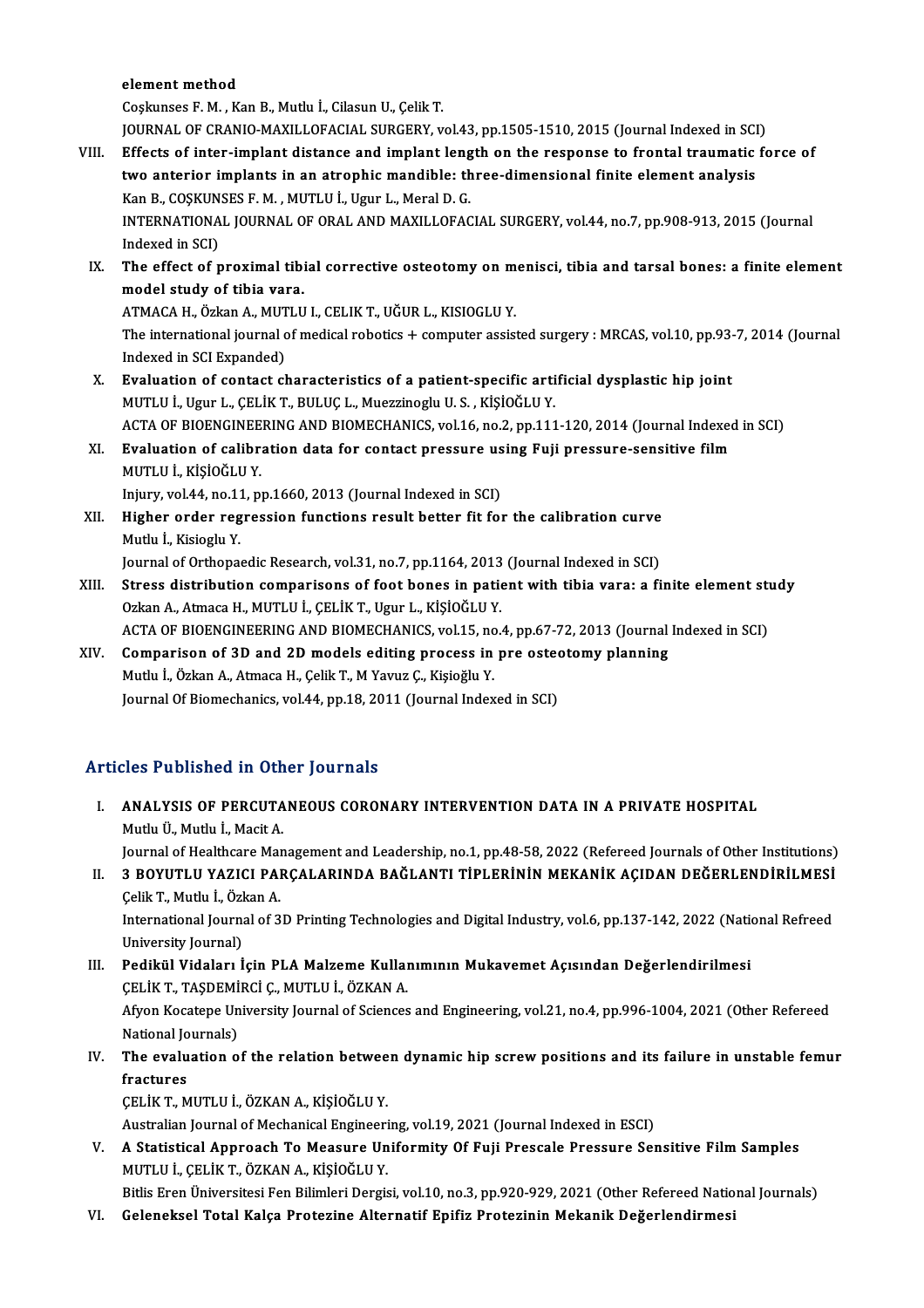MUTLUİ.,dizdar a.

MUTLU İ., dizdar a.<br>Journal of Polytechnic, vol.24, no.4, pp.1-2, 2021 (Other Refereed National Journals)<br>How does the material veriation of dynamis bin serew affect the syt eut ri VII. How does the material variation of dynamic hip screw affect the cut-out risk in the treatment of intertrochanteric femoral fractures? Journal of Polytechnic, vol.24, no.4, pp.1-2<br>How does the material variation of d<br>intertrochanteric femoral fractures?<br>Celik T. Muth: L. Örkan A. Kisioğlu V. How does the material variation<br>intertrochanteric femoral fractu:<br>Çelik T., Mutlu İ., Özkan A., Kişioğlu Y.<br>International Journal of Exnerimenta International Journal of Experimental and Computational Biomechanics, vol.4, no.1, pp.49, 2016 (Refereed Journals of Other Institutions) Çelik T., Mutlu İ., Özkan A., Kişic<br>International Journal of Experi<br>Journals of Other Institutions)<br>Comparison of the Lag Sers International Journal of Experimental and Computational Biomechanics, vol.4, no.1, pp.49, 2016 (Refereed<br>Journals of Other Institutions)<br>VIII. Comparison of the Lag Screw Placements for the Treatment of Stable and Unstable Journals of Other Institutions)<br>Comparison of the Lag Screw Placements for the Treat<br>Femoral Fractures regarding Trabecular Bone Failure.<br>Celik T. Muthy L. Orkan A. Kusashy Y. Femoral Fractures regarding Trabecular Bone Failure.<br>Celık T., Mutlu I., Ozkan A., Kısıoglu Y. Journal of medical engineering, vol.2016, pp.5470798, 2016 (Refereed Journals of Other Institutions) IX. Use of cone beam computed tomography and three dimensional modeling for assessment of Journal of medical engineering, vol.2016, pp.5470798, 20<br>Use of cone beam computed tomography and thre<br>anomalous pulp canal configuration a case report<br>vičinn, sinANOČLUE A, MUTULLI Use of cone beam computed tom<br>anomalous pulp canal configurat<br>YİĞİT D., SİNANOĞLU E. A. , MUTLU İ.<br>Bestarative Dantistry & Endedentise anomalous pulp canal configuration a case report<br>YİĞİT D., SİNANOĞLU E. A. , MUTLU İ.<br>Restorative Dentistry & Endodontics, vol.40, pp.161, 2015 (Refereed Journals of Other Institutions)<br>FEFECTS OF SALTER RELVIC OSTEOTOMY A YİĞİT D., SİNANOĞLU E. A. , MUTLU İ.<br>Restorative Dentistry & Endodontics, vol.40, pp.161, 2015 (Refereed Journals of Other Institutions)<br>X. EFFECTS OF SALTER PELVIC OSTEOTOMY ANGLE ON CONTACT AREA AND PRESSUREDISTRIBUTION<br> Restorative Dentistry & Endodontics, vol.40, pp.161,<br>EFFECTS OF SALTER PELVIC OSTEOTOMY ANG<br>IN THE HIP JOINT: AN EXPERIMENTAL STUDY<br>MUTHLI HÖURL CELIKT ÖZKAN A MEMISOĞLU EFFECTS OF SALTER PELVIC OSTEOTOMY ANGLE ON CONTA<br>IN THE HIP JOINT: AN EXPERIMENTAL STUDY<br>MUTLU İ., UĞUR L., ÇELİK T., ÖZKAN A., MEMİŞOĞLU K., KİŞİOĞLU Y.<br>Sülayman Damiyal ÜniversitesiMühandialik Bilimleri ve Tasarım Dan IN THE HIP JOINT: AN EXPERIMENTAL STUDY<br>MUTLU İ., UĞUR L., ÇELİK T., ÖZKAN A., MEMİŞOĞLU K., KİŞİOĞLU Y.<br>Süleyman Demirel ÜniversitesiMühendislik Bilimleri ve Tasarım Dergisi, vol.2, no.2, pp.243-245, 2014 (Other<br>Refereed MUTLU İ., UĞUR L., ÇELİK T.,<br>Süleyman Demirel Üniversite<br>Refereed National Journals)<br>SALTER RELVİK OSTEOTO Süleyman Demirel ÜniversitesiMühendislik Bilimleri ve Tasarım Dergisi, vol.2, no.2, pp.243-245, 2014 (Other<br>Refereed National Journals)<br>XI. SALTER PELVİK OSTEOTOMİ AÇISININ KALÇA EKLEMİNDE TEMAS ALANINA VE BASINÇ DAĞILIMIN Refereed National Journals)<br>SALTER PELVİK OSTEOTOMİ AÇ<br>ETKİLERİ DENEYSEL ÇALIŞMA<br>MUTULİ HĞURL CELİKT ÖZKAN SALTER PELVİK OSTEOTOMİ AÇISININ KALÇA EKLEMİNDE T<br>ETKİLERİ DENEYSEL ÇALIŞMA<br>MUTLU İ., UĞUR L., ÇELİK T., ÖZKAN A., MEMİŞOĞLU K., KİŞİOĞLU Y.<br>Sülayman Demirel Üniversitesi Mühandislik Bilimleri ve Tasarım Det ETKİLERİ DENEYSEL ÇALIŞMA<br>MUTLU İ., UĞUR L., ÇELİK T., ÖZKAN A., MEMİŞOĞLU K., KİŞİOĞLU Y.<br>Süleyman Demirel Üniversitesi Mühendislik Bilimleri ve Tasarım Dergisi, vol.2, pp.243-247, 2014 (Other Refereed<br>National Journale) MUTLU İ., UĞUR L.,<br>Süleyman Demirel<br>National Journals)<br>Lag Videsunun Fe Süleyman Demirel Üniversitesi Mühendislik Bilimleri ve Tasarım Dergisi, vol.2, pp.243-247, 2014 (Other Refereed<br>National Journals)<br>XII. Lag Vidasının Farklı Sabitleme Pozisyonunda Dinamik Kalça Çivisi ile Tedavi Edilen National Journals)<br>XII. Lag Vidasının Farklı Sabitleme Pozisyonunda Dinamik Kalça Çivisi ile Tedavi Edilen İntertrokanterik<br>Femoral Kırıklarının Kararlılığı ÇelikT.,Mutlu İ.,ÖzkanA.,KişioğluY. Femoral Kırıklarının Kararlılığı<br>Çelik T., Mutlu İ., Özkan A., Kişioğlu Y.<br>Düzce Üniversitesi Bilim ve Teknoloji Dergisi, vol.1, no.1, pp.120-129, 2013 (National Refreed University Journal)<br>The Stability of Femoral Intertr Celik T., Mutlu İ., Özkan A., Kişioğlu Y.<br>Düzce Üniversitesi Bilim ve Teknoloji Dergisi, vol.1, no.1, pp.120-129, 2013 (National Refreed University Journal<br>XIII. The Stability of Femoral Intertrochanteric Fractures Tre Düzce Üniversitesi Bilim ve Teknolo<br>The Stability of Femoral Intertr<br>Fixation Position of Lag Screw<br>CELIK T. MUTULL ÖZKAN A. KISIO XIII. The Stability of Femoral Intertrochanteric Fractures Treated with Dynamic Hip Screw in Different<br>Fixation Position of Lag Screw<br>CELIK T., MUTLU İ., ÖZKAN A., KİŞİOĞLU Y. Fixation Position of Lag Screw<br>ÇELİK T., MUTLU İ., ÖZKAN A., KİŞİOĞLU Y.<br>Duzce University Journal of Science and Technology, vol.1, pp.120-129, 2013 (Other Refereed National Journals)<br>Carrahi Önsesi Planlamada Üs Boyutlu S CELİK T., MUTLU İ., ÖZKAN A., KİŞİOĞLU Y.<br>Duzce University Journal of Science and Technology, vol.1, pp.120-129, 2013 (Other Refereed National Journa<br>Karalastırılması<br>Karalastırılması Duzce University Jonesi<br>Perrahi Öncesi P<br>Karşılaştırılması<br>ÖZKAN A. MUTUU Cerrahi Öncesi Planlamada Üç Boyutlu Simüla<br>Karşılaştırılması<br>ÖZKAN A., MUTLU İ., ÇELİK T., KİŞİOĞLU Y., AYAN S.<br>İleri Telmoleji Bilimleri Dergisi vel 1-np 90,96, 2011 Karşılaştırılması<br>ÖZKAN A., MUTLU İ., ÇELİK T., KİŞİOĞLU Y., AYAN S.<br>İleri Teknoloji Bilimleri Dergisi, vol.1, pp.80-86, 2012 (Other Refereed National Journals) ÖZKAN A., MUTLU İ., ÇELİK T., KİŞİOĞLU Y., AYAN S.<br>İleri Teknoloji Bilimleri Dergisi, vol.1, pp.80-86, 2012 (Other Refereed National Journals)<br>XV. Comparation of three Dimensional Simulation and Dimensional Image Edito İleri Teknoloji Biliml<br>Comparation of th<br>Surgery Planning<br>ÖZKAN A-MITI U İ Comparation of three Dimensional Simulation<br>Surgery Planning<br>ÖZKAN A., MUTLU İ., ÇELİK T., KİŞİOĞLU Y., AYAN S.<br>Journal of Advanced Technology Sciences vol 1 nn Surgery Planning<br>ÖZKAN A., MUTLU İ., ÇELİK T., KİŞİOĞLU Y., AYAN S.<br>Journal of Advanced Technology Sciences, vol.1, pp.80-86, 2012 (Other Refereed National Journals)<br>FEFECTS OF DIEFERENT INSTRUMENTATION TECHNIQUES ON ANTER ÖZKAN A., MUTLU İ., ÇELİK T., KİŞİOĞLU Y., AYAN S.<br>Journal of Advanced Technology Sciences, vol.1, pp.80-86, 2012 (Other Refereed National Journals)<br>XVI. EFFECTS OF DIFFERENT INSTRUMENTATION TECHNIQUES ON ANTERIOR COL Journal of Advanced Technology Sciences, vol.1, pp.80-86, 20<br>EFFECTS OF DIFFERENT INSTRUMENTATION TECHNI<br>IN BOVINE SPINE MODEL A BIOMECHANICAL STUDY<br>AKCALLÖ CECEN B. MUTLU İ EFFECTS OF DIFFERENT IN<br>IN BOVINE SPINE MODEL A<br>AKÇALI Ö., ÇEÇEN B., MUTLU İ.<br>The journal of turkish spinal su IN BOVINE SPINE MODEL A BIOMECHANICAL STUDY<br>AKÇALI Ö., ÇEÇEN B., MUTLU İ.<br>The journal of turkish spinal surgery, vol.19, pp.89-96, 2008 (Other Refereed National Journals)

### Refereed Congress / Symposium Publications in Proceedings

efereed Congress / Symposium Publications in Proceedings<br>I. The Mechanical Evaluation of the Connection types in 3D printer part Teca Gongress 7 by m<br>The Mechanical Evaluati<br>Çelik T., Özdemir O., Mutlu İ.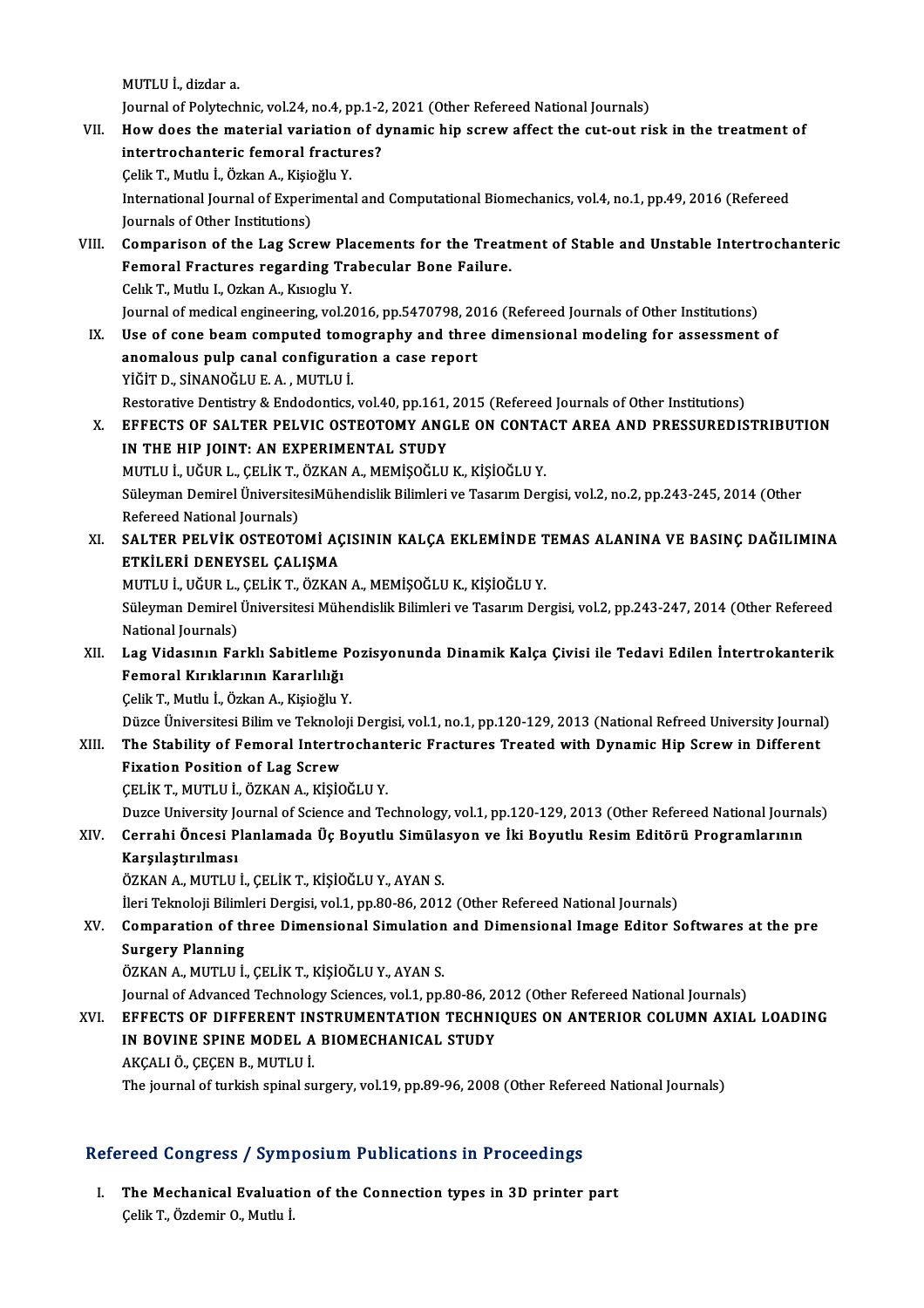Imascon, Kocaeli, Turkey, 10 - 12 December 2021, pp.20

Imascon, Kocaeli, Turkey, 10 - 12 December 2021, pp.20<br>II. AĞIZ İÇİ TARAMA CİHAZININ TAM DİŞSİZ HASTALARDA KULLANIMININ DEĞERLENDİRİLMESİ<br>Turqı H. MITUJI Imascon, Kocaeli, T<br><mark>AĞIZ İÇİ TARAM*!*<br>Turan H., MUTLU İ.</mark><br>2. İstanbul Uluslara AĞIZ İÇİ TARAMA CİHAZININ TAM DİŞSİZ HASTALARDA KULLANIMININ DEĞERLENDİRİLMESİ<br>Turan H., MUTLU İ.<br>2. İstanbul Uluslararası Modern Bilimsel Araştırmalar Kongresi, İstanbul, Turkey, 23 December 2021, vol.1, pp.964-<br>971

Turan H., MUTLU İ.<br>2. İstanbul Uluslararası Modern Bilimsel Araştırmalar Kongresi, İstanbul, Turkey, 23 December 2021, vol.1, pp.964-<br>971 2. İstanbul Uluslararası Modern Bilimsel Araştırmalar Kongresi, İstanbul, Turkey, 23 December 2021, vol.1, pp.9<br>971<br>III. SAĞLIK BAKANLIĞINA BAĞLI HASTANELERDE ANJİYOGRAFİ CİHAZININ HURDAYA AYRILMASI VE<br>CERİ KAZANIMININ İNC

971<br>SAĞLIK BAKANLIĞINA BAĞLI HASI<br>GERİ KAZANIMININ İNCELENMESİ<br>MUTULI, KOYUNCU 7-S SAĞLIK BAKANLIĞINA<br>GERİ KAZANIMININ İN<br>MUTLU İ., KOYUNCU Z. S.<br>7. Husbraresi Marmara GERİ KAZANIMININ İNCELENMESİ<br>MUTLU İ., KOYUNCU Z. S.<br>7. Uluslararası Marmara Fen bilimleri Kongresi, Kocaeli, Turkey, 10 December 2021, pp.180-183<br>ORTOREDİK CERRAHİ TEDAVİ AMELİYATLOLAN HASTALARIN VERLI ERİNİN RETROSR

## MUTLU İ., KOYUNCU Z. S.<br>7. Uluslararası Marmara Fen bilimleri Kongresi, Kocaeli, Turkey, 10 December 2021, pp.180-183<br>IV. ORTOPEDİK CERRAHİ TEDAVİ AMELİYATI OLAN HASTALARIN VERİLERİNİN RETROSPEKTİF OLARAK<br>İNCELENMESİ 7. Uluslararası M<br>ORTOPEDİK CI<br>İNCELENMESİ<br>Kus B. MUTULİ ORTOPEDİK CE<br>İNCELENMESİ<br>Kuş B., MUTLU İ.<br>1. HI HSLARARA **İNCELENMESİ**<br>Kuş B., MUTLU İ.<br>1. ULUSLARARASI SAĞLIKTA VERİ BİLİMİ KONGRESİ, İstanbul, Turkey, 5 - 06 December 2019

## Kuş B., MUTLU İ.<br>1. ULUSLARARASI SAĞLIKTA VERİ BİLİMİ KONGRESİ, İstanbul, Turkey, 5 - 06 December 2019<br>1. AMELİYATHANELERDE KULLANILAN TIBBİ CİHAZLARDA PERİYODİK,ÖNLEYİCİ VE KESTİRİMCİ<br>1. BAKIM 1. ULUS<mark>L<br>AMELİY</mark><br>BAKIM <mark>AMELİYATHANELEF</mark><br>BAKIM<br>MUTLU İ., Karaağaç C.<br>ULUSLARARASI MARA BAKIM<br>MUTLU İ., Karaağaç C.<br>ULUSLARARASI MARMARA FEN VE SOSYAL BİLİMLER KONGRESİ, Kocaeli, Turkey, 1 - 03 November 2019

MUTLU İ., Karaağaç C.<br>ULUSLARARASI MARMARA FEN VE SOSYAL BİLİMLER KONGRESİ, Kocaeli, Turkey, 1 - 03 November 2019<br>VI. Finite element analysis of long versus short segment posterior screw fixation for thoracolumbar<br>hung ULUSLARARASI<br>Finite element<br>burst fracture<br>belek N. becarar Finite element analysis of long versus short segment posterior :<br>burst fracture<br>balak N., başaran R., ÇELİK T., efendioğlu m., kakşi m., MUTLU İ., UÇAR M.<br>European Congress of Neurosursery (EANS2010), Dublin Jueland, 24 burst fracture<br>balak N., başaran R., ÇELİK T., efendioğlu m., kakşi m., MUTLU İ., UÇAR M.<br>European Congress of Neurosurgery (EANS2019), Dublin, Ireland, 24 - 28 September 2019<br>Titanyum Alasımı Distal Fomur Plak Hasar Anali

## balak N., başaran R., ÇELİK T., efendioğlu m., kakşi m., MU<br>European Congress of Neurosurgery (EANS2019), Dubli<br>VII. Titanyum Alaşımı Distal Femur Plak Hasar Analizi<br>DEMİR S. MUTI U İ European Congress<br><mark>Titanyum Alaşımı</mark><br>DEMİR S., MUTLU İ.<br>6. Uluslararası Fon

Titanyum Alaşımı Distal Femur Plak Hasar Analizi<br>DEMİR S., MUTLU İ.<br>6. Uluslararası Fen, Mühendislik ve Mimarlık Bilimlerinde Akademik çalışmalar sempozyumu, Ankara, Turkey, 13 -<br>15 Iune 2019 DEMIR S., MUT<br>6. Uluslararası<br>15 June 2019<br>Hayyansal Te 6. Uluslararası Fen, Mühendislik ve Mimarlık Bilimlerind<br>15 June 2019<br>VIII. Hayvansal Tendonun İn Vitro Sürünme Davranışı<br>MUTULL GELİK T. ÖZKAN A

15 June 2019<br>Hayvansal Tendonun İn Vi<br>MUTLU İ., ÇELİK T., ÖZKAN A.<br>Internatinal Mermere Science MUTLU İ., ÇELİK T., ÖZKAN A.<br>Internatinal Marmara Science and Social Congress (IMASCON), Kocaeli, Turkey, 23 - 25 November 2018

## MUTLU İ., ÇELİK T., ÖZKAN A.<br>Internatinal Marmara Science and Social Congress (IMA:<br>IX. Hayvansal Tendonun In Vitro Sürünme Davranışı<br>MUTLU İ. ÇELİK T. ÖZKAN A. Internatinal Marmara Science<br>Hayvansal Tendonun In Vi<br>MUTLU İ., ÇELİK T., ÖZKAN A.<br>Uluslararası Marmara Fan ve MUTLU İ., ÇELİK T., ÖZKAN A.<br>Uluslararası Marmara Fen ve Sosyal Bilimler Kongresi 2018, 23 - 25 November 2018 MUTLU İ., ÇELİK T., ÖZKAN A.<br>Uluslararası Marmara Fen ve Sosyal Bilimler Kongresi 2018, 23 - 2<br>X. MODIFICATION OF GIGLISAW FOR SURGICAL OPERATIONS<br>inek b. MUTLU İ. AKRINAR E

Uluslararası Marmara Fen ve<br>MODIFICATION OF GIGLIS.<br>ipek h., MUTLU İ., AKPINAR F.<br>Illuslararası 9. Biyamakanik K MODIFICATION OF GIGLISAW FOR SURGICAL OPERATION<br>ipek h., MUTLU İ., AKPINAR F.<br>Uluslararası 9. Biyomekanik Kongresi, 19 - 22 September 2018<br>Evalustion of Technical Training Given to Modical Diagn

## ipek h., MUTLU İ., AKPINAR F.<br>Uluslararası 9. Biyomekanik Kongresi, 19 - 22 September 2018<br>XI. Braluation of Technical Training Given to Medical Diagnostic Ultrasound Appliance Users: A<br>Preliminery Study Uluslararası 9. Biyom<br>Evaluation of Tech<br>Preliminary Study<br>MUTULI Monekse A Evaluation of Technic<br>Preliminary Study<br>MUTLU İ., Menekşe A. E.<br><sup>2rd International Confol</sup> Preliminary Study<br>MUTLU İ., Menekşe A. E.<br>3rd International Conference on Engineering Technology and Applied Sciences Congress, 17 - 21 July 2018<br>Effects of Different Zygematic Implant Legations on Pesnonse to Traumatic Fe

## MUTLU İ., Menekşe A. E.<br>3rd International Conference on Engineering Technology and Applied Sciences Congress, 17 - 21 July 2018<br>XII. Effects of Different Zygomatic Implant Locations on Response to Traumatic Force in Zy 3rd International Conference on E<br>Effects of Different Zygomatic<br>Finite Element Analysis Study<br>DAČASAN V.C. CÜLER N. MUTUL XII. Effects of Different Zygomatic Implant Locations on Response to Traumatic Force in Zygoma: A<br>Finite Element Analysis Study<br>DAĞAŞAN V. Ç. , GÜLER N., MUTLU İ. Finite Element Analysis Study<br>DAĞAŞAN V. Ç. , GÜLER N., MUTLU İ.<br>25th Turkish Association of Oral and Maxillofacial Surgery International Congress, 13 - 17 May 2018<br>MEDİAL MALLEOL KIRIĞINA YÖNELİK FARKLI TESRİT YÖNTEMI FRİ

## DAĞAŞAN V. Ç. , GÜLER N., MUTLU İ.<br>25th Turkish Association of Oral and Maxillofacial Surgery International Congress, 13 - 17 May 2018<br>21 XIII. MEDİAL MALLEOL KIRIĞINA YÖNELİK FARKLI TESPİT YÖNTEMLERİNİN GERGİ BANDI İLE 25th Turkish Association of Oral and Maxillofacial Su<br>MEDİAL MALLEOL KIRIĞINA YÖNELİK FARKLI<br>KARŞILAŞTIRILMASI: BİYOMEKANİK ÇALIŞMA<br>UVCUR M.E. POVANLLO S. MUTLU İ. CELİK T. AKR MEDİAL MALLEOL KIRIĞINA YÖNELİK FARKLI TESPİT<br>KARŞILAŞTIRILMASI: BİYOMEKANİK ÇALIŞMA<br>UYGUR M. E. , POYANLI O. Ş. , MUTLU İ., ÇELİK T., AKPINAR F.<br>27. Ulucel Türk Ortonedi ve Traumateleji Kongresi, Antalya T 27. KARŞILAŞTIRILMASI: BİYOMEKANİK ÇALIŞMA<br>27. Ulusal Türk Ortopedi ve Travmatoloji Kongresi, Antalya, Turkey, 24 - 29 October 2017<br>27. Ulusal Türk Ortopedi ve Travmatoloji Kongresi, Antalya, Turkey, 24 - 29 October 2017

XIV. Three dimensional finite element analysis of the stress distribution under the force of mastication 27. Ulusal Türk Ortopedi ve Travmatoloji Kongresi, Antalya, Turkey, 24 - 29 October 2017<br>Three dimensional finite element analysis of the stress distribution under the force of mastication<br>over the bone segments and the ti Three dime<br>over the bo<br>osteotomy<br>süpMELİOČ over the bone segments and the titanium fixation<br>sürmelioğlu D., KAN B., MUTLU İ., ÇELİK TOPÇU P.<br>TAQMS 2017, Muğla Bodrum, Turkay, 22, 27 May 20

osteotomy<br>SÜRMELİOĞLU D., KAN B., MUTLU İ., ÇELİK TOPÇU P.<br>TAOMS 2017, Muğla-Bodrum, Turkey, 23 - 27 May 2017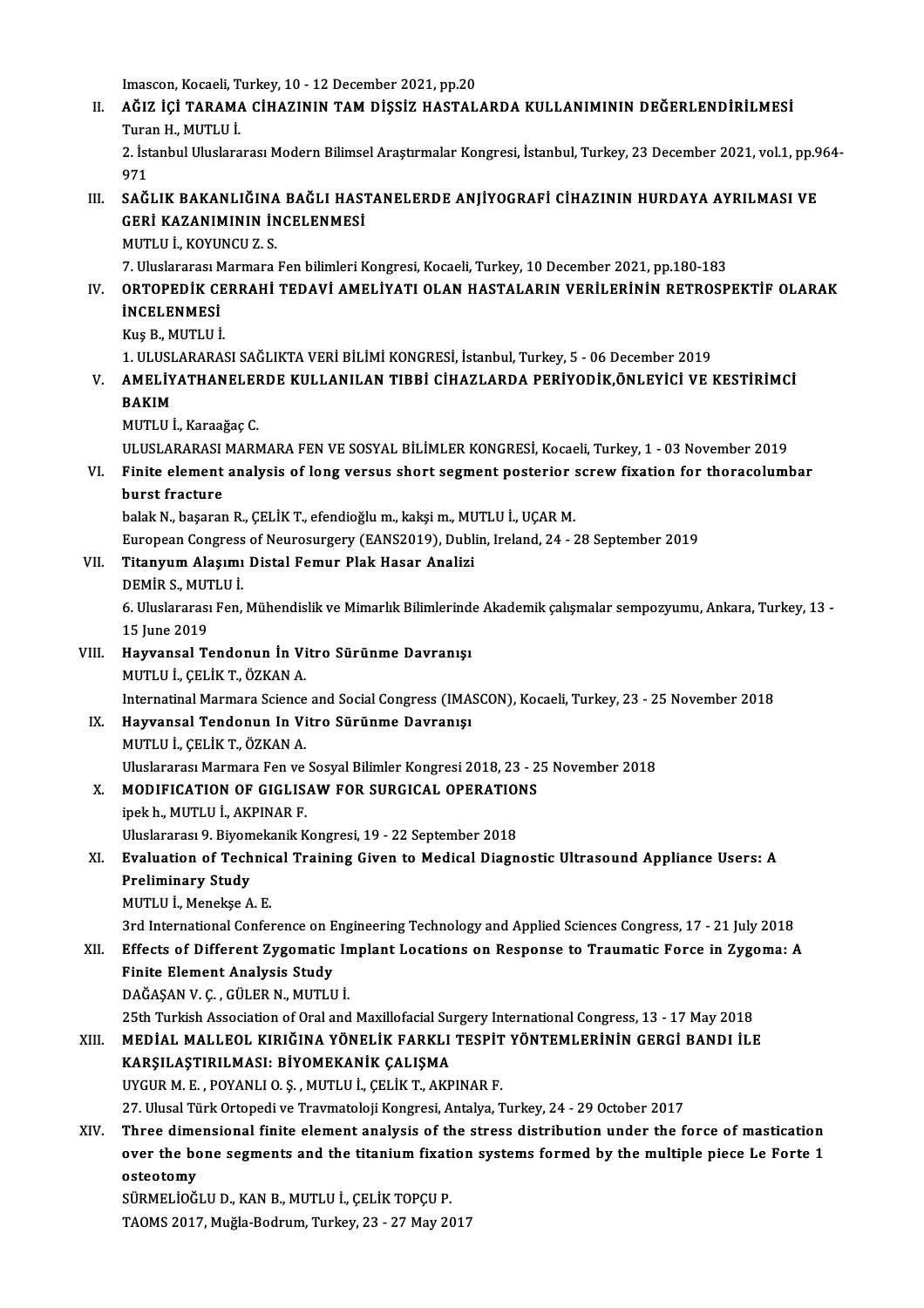| XV.    | Effects of the pneumatic gait assist system on thelower extremity muscles during walking<br>usingsuperficial EMG |
|--------|------------------------------------------------------------------------------------------------------------------|
|        | MUTLU İ., TEZEL F.                                                                                               |
|        | International Conference on Advances and Innovations in Engineering (ICAIE), 10 - 12 May 2017                    |
| XVI.   | The Effect of Cement on Hip Stem Fixation A Biomechanical Study                                                  |
|        | ÇELİK T., MUTLU İ., ÖZKAN A., KİŞİOĞLU Y.                                                                        |
|        | Uluslararası Katılımlı 8. Ulusal Biyomekanik Kongresi, Ankara, Turkey, 19 - 23 October 2016                      |
| XVII.  | Le Fort I Osteotomosinde Tek Hazır Bükülmüş Plakların Sınırları                                                  |
|        | KAN B., COŞKUNSES F. M., KAN H., MUTLU İ., TOKUÇ B.                                                              |
|        | Taoms 13. Bilimsel Sempozyumu, Trabzon, Turkey, 23 - 26 October 2015                                             |
| XVIII. | EFFECTS OF SALTER PELVIC OSTEOTOMY ANGLE ON CONTACT AREA AND PRESSURE DISTRIBUTION                               |
|        | IN THE HIP JOINT: AN EXPERIMENTAL STUDY                                                                          |
|        | MUTLU İ., UĞUR L., ÇELİK T., ÖZKAN A., MEMİŞOĞLU K., KİŞİOĞLU Y.                                                 |
|        | VII. National Biomechanics Congress with International Participation, Isparta, Turkey, 16 - 18 October 2014      |
| XIX.   | Testing of Callus Formation Strength After Bone Fracture Healing for Rats                                        |
|        | ÖZKAN A., MUTLU İ., CENGİZ A., AYDIN A., BULUÇ L., MÜEZZİNOĞLU Ü. S. , KİŞİOĞLU Y.                               |
|        | 9.Int Semp. Computer Methods in Biomechanics and Biomedical Engineering 2010, Valencia, Spain, 24 - 27           |
|        | February 2010                                                                                                    |
| XX.    | Effects of Fibula and Talus on the Tibial Stress Distribution                                                    |
|        | ÖZKAN A., MUTLU İ., Yavuz Ç., BULUÇ L., MÜEZZİNOĞLU Ü. S., KİŞİOĞLU Y.                                           |
|        | EnginSoft International Conference 2009, Bergamo, Italy, 1 - 02 October 2009                                     |
| XXI.   | SONLU ELEMANLAR TABANLI ANALİZ İÇİN BİYOMEKANİK MODEL OLUŞTURMA TEKNİKLERİ                                       |
|        | MUTLU İ, ÖZKAN A, KİŞİOĞLU Y.                                                                                    |

5.Uluslararası İleriTeknolojiler Sempozyumu (IATS'09),13 -15May2009

#### Supported Projects

Mutlu İ., Gökdemir N., Project Supported by Higher Education Institutions, ORTOPEDİK PLAKLARDA TASARIMSAL Bupporteu 110jects<br>Mutlu İ., Gökdemir N., Project Supported by Highe<br>İYİLEŞTİRME: DENEYSEL ÇALIŞMA, 2021 - 2021<br>MUTLU İ. Brajast Supported by Hisbor Education Mutlu İ., Gökdemir N., Project Supported by Higher Education Institutions, ORTOPEDİK PLAKLARDA TASARIMS<br>İYİLEŞTİRME: DENEYSEL ÇALIŞMA, 2021 - 2021<br>MUTLU İ., Project Supported by Higher Education Institutions, TİTANYUM ALAŞ

İYİLEŞTİRME: DENEYSEL ÇALIŞMA, 2021 - 20<br>MUTLU İ., Project Supported by Higher Educa<br>PLAKLARININ HASAR ANALİZİ, 2018 - 2020<br>MUTLU İ. Project Supported bu Higher Educa MUTLU İ., Project Supported by Higher Education Institutions, TİTANYUM ALAŞIMI (TiAl6V4) DİSTAL FEMU<br>PLAKLARININ HASAR ANALİZİ, 2018 - 2020<br>MUTLU İ., Project Supported by Higher Education Institutions, ORTOPEDİK CERRAHİDE

PLAKLARININ HASAR ANALİZİ, 2018 - 2020<br>MUTLU İ., Project Supported by Higher Education Institutions, ORTOPEDİK CERRAHİDE KULLANILAN GİGLİ<br>TESTERENİN GELİŞTİRİLMESİ, 2018 - 2019 MUTLU İ., Project Supported by Higher Education Institutions, ORTOPEDİK CERRAHİDE KULLANILAN GİGLİ<br>TESTERENİN GELİŞTİRİLMESİ, 2018 - 2019<br>MUTLU İ., Project Supported by Higher Education Institutions, SABİT YÜK ALTINDA DİŞ

TESTERENIN GELIŞTIRILMESI, 2018 - 2019<br>MUTLU İ., Project Supported by Higher Educa<br>MİNESİ ÜZERİNDEKİ ETKİLERİ, 2018 - 2019<br>MUTLU İ. Project Supported bu Higher Educa MUTLU İ., Project Supported by Higher Education Institutions, SABİT YÜK ALTINDA DİŞ KAZIMA KÜREKLERİNİN DİŞ<br>MİNESİ ÜZERİNDEKİ ETKİLERİ, 2018 - 2019<br>MUTLU İ., Project Supported by Higher Education Institutions, DENTAL İMPLA

MİNESİ ÜZERİNDEKİ ETKİLERİ, 2018 - 2019<br>MUTLU İ., Project Supported by Higher Education Institutions, DENTAL İMPLANT STABİLİTESİNİ ARTTIRMAK İÇİN YENİ<br>İMPLANT TASARIMI, 2015 - 2016

### Activities in Scientific Journals

Kocaeli Journal of Science and Engineering, Assistant Editor, 2021 - Continues

### **Scientific Refereeing**

DÜZCEÜNİVERSİTESİBİLİMVETEKNOLOJİDERGİSİ,NationalScientificRefreed Journal,April2022 DÜZCE ÜNIVERSİTESİ BİLİM VE TEKNOLOJİ DERGİSİ, National Scientific Refreed Journal, September 2021 DÜZCE ÜNİVERSİTESİ BİLİM VE TEKNOLOJİ DERGİSİ, National Scientific Refreed Journal, April 2022<br>DÜZCE ÜNİVERSİTESİ BİLİM VE TEKNOLOJİ DERGİSİ, National Scientific Refreed Journal, September 2021<br>COMPUTER APPLICATIONS IN ENG DÜZCE ÜNIVERSITESI BILIM VE TEKNOLOJI DERGISI, National Scientific Refreed Journal, September 2021<br>COMPUTER APPLICATIONS IN ENGINEERING EDUCATION, National Scientific Refreed Journal, August 2021<br>PROCEEDINGS OF THE INSTITU